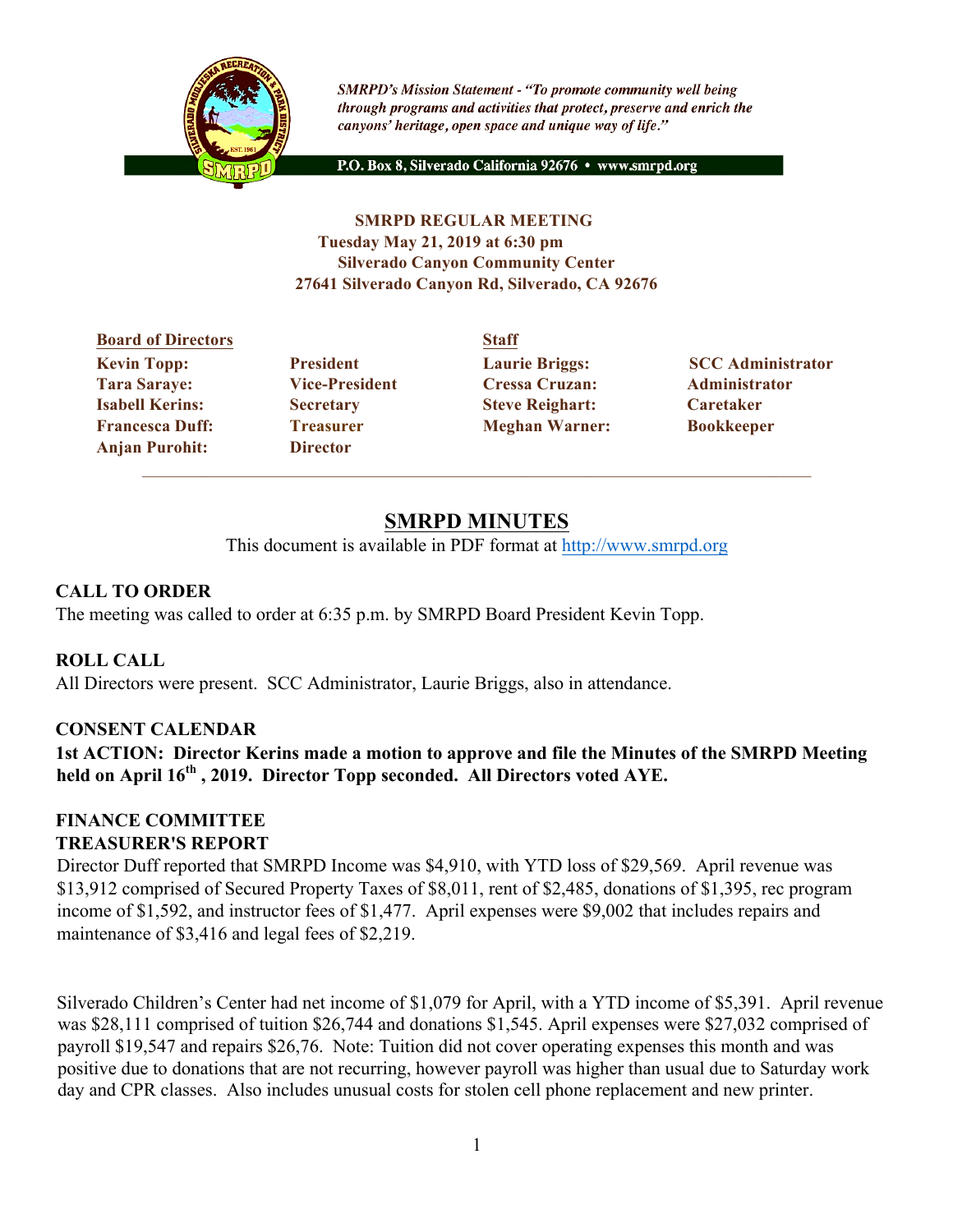## **2nd ACTION: Director Duff moved to approve Treasurer's Report. Director Topp seconded. All Directors voted AYE.**

Director Duff asked how to handle Vendor deposits from Chili Cook-off. The discussion has been tabled.

All Chili Cook-off costs and expenses will be compiled onto one General Ledger. Will discuss plans to reschedule Cook-off at later date.

#### **OTHER DISTRICT BUSINESS**

There were no facilities requests presented.

Allison Landry shared that there is a new deaf couple in the canyon and she would like to provide ASL classes for free so that residents can communicate with them. She would like to hold them at 7:00 PM in Hunt Building on the  $2<sup>nd</sup>$  Tuesday of the month.

#### **3rd ACTION: Director Topp moves to waive fees for the ASL class. Director Saraye seconded. All Directors voted AYE.**

Allison Landry also requested to place the Children's Halloween Party on the calendar for October 26th. She was directed to work with Cressa Cruzan, our administrator to schedule.

Director Topp shared that the insurance certificate from ICL Historic Committee has been received.

Director Kerins reported that planning for Santiago 250<sup>th</sup> Anniversary was well under way and the Time Capsule ceremony will be on July  $20<sup>th</sup>$  at the Summer Concert.

Mesa Water Director Jim Fisler spoke and asked for SMRPD's vote for vacant seat on OC LAFCO. He is currently president of the water district and has only missed one meeting in eight years. He supports SMRPD zone of influence to be restored on land near toll road in Orange.

Doug Davert of East Orange also spoke. He also indicated that since the City of Orange is not moving on land near toll road that he is encouraged this will return to our sphere of influence. He said in order to accomplish this goal, Jim Fisler needs a voting seat. We have not received voting information for this election. Director Topp will research. We need to submit our request to vote by June  $15<sup>th</sup>$ .

## **SILVERADO CHILDREN'S CENTER (SCC) OVERSIGHT COMMITTE**

Laurie Briggs, Director for the Children's Center reported that we have a new student, so current numbers have increased to 45. She is giving many tours for the summer and next school year. OC review items have been completed with exception of ceiling tiles which will be installed this week. Chili Cook-off was cancelled due to rain storm and will be reschedule for a later date. Committee will meet to discuss options. She reported we are ineligible for the Rooster Grant. She will be attending NAEYC Professional Leadership conference. She also shared that there will be camps this Summer at Children's Center and Silverado Community Center.

Linda Kearns from Giracchi Vineyards presented a donation check in the amount of \$2,805 which includes a donation from RJ Electric. This was for the fundraiser in January (soup) and March (BBQ). She is looking to host more events in the future for the preschool.

An award of excellence was presented to The Nature Preschool by Director Topp. Director of preschool, Laurie Briggs on hand to receive.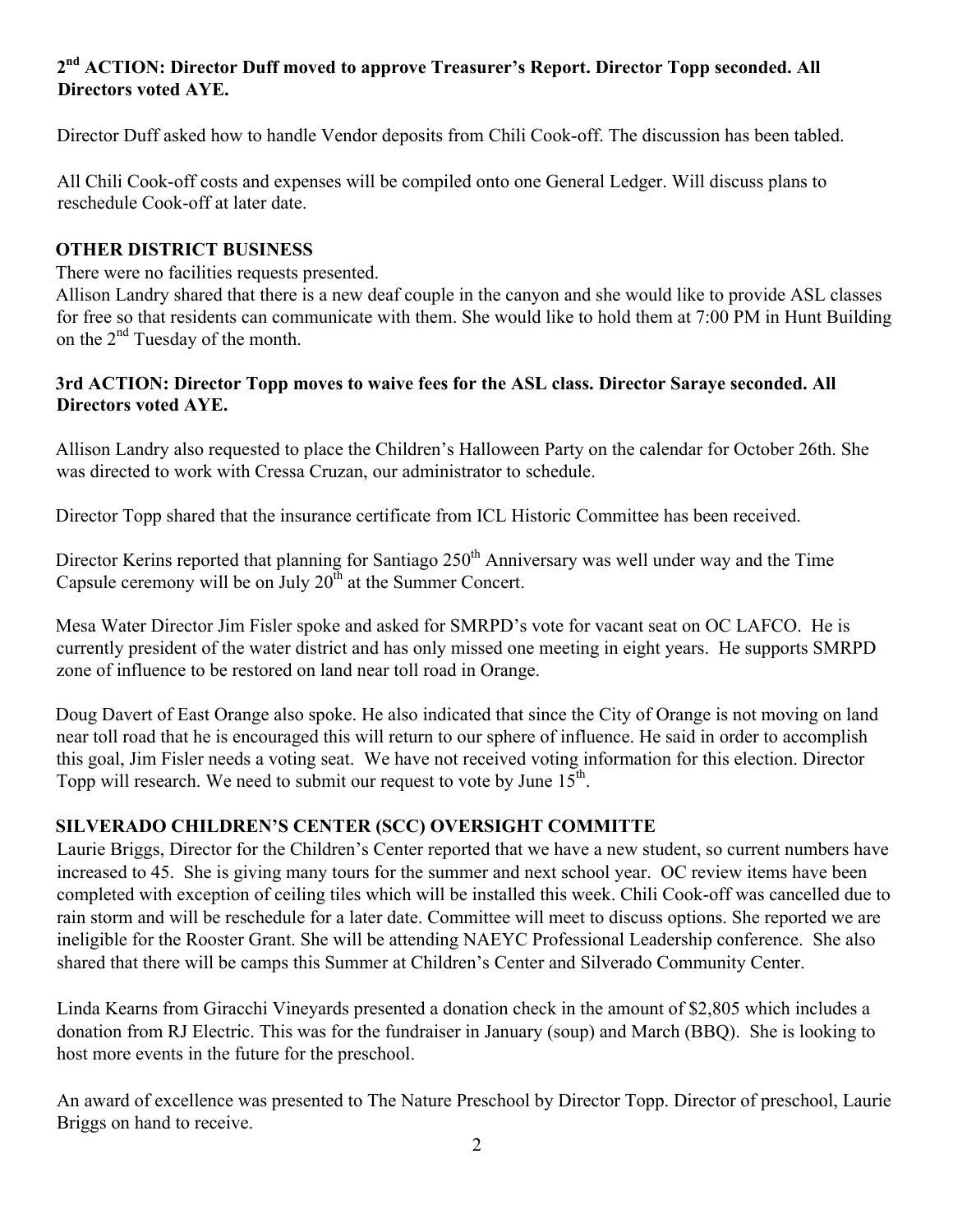The non-biting policy was mentioned and will be included in the Employee and Parent handbook. A handout and parent workshop on this topic.

Budget and Salaries and Payroll Analysis for Children's Center will be reviewed and scheduled for subsequent meeting.

# **FACILITIES/SAFETY/MAINTENANCE COMMITTEE**

Director Topp reported there was no meeting this month. The stage was completed in time for the first Summer Concert. At this point all buildings have been updated. Attendance was down at the concert due to threat of rain. Lights were working, however we need to figure out all the features. Next concert is June 15<sup>th</sup>. Awning still needs to be scheduled for installation. SMRPD has purchased a three-compartment sink and waste water holding tank for events per OC Health Dept. requirements.

## **RECREATION COMMITTEE**

Director Topp presented a summary of Income. We are on schedule to receive approximately \$20,000 of additional income. Summer Concert Series Hamburger stand made \$590, ice cream received \$47 in tips, Benefactor provided fandanas for sale. There is no Flea Market this month due to Memorial Day holiday. Director Saraye reported that the Rattlesnake class scheduled on 6/8 in Modjeska is full with a wait list, class on 6/14 at Silverado has three spaces available.

Chili Cook-off was cancelled due to rain and OC Health Department requirements. Everyone present at the meeting said it was a good call to cancel.

Director Kerins reported we have acquired six Squares for use at community events.

#### **4th ACTION: Director Topp moves to purchase stickers for the Summer Concert Series. Director Duff seconded. All Directors voted AYE.**

## **COMMUNICATIONS COMMITTEE**

Director Topp reported that the Kid's Club and Summer camps have been promoted on the website. Director Saraye presented a communication report written by her daughter as part of her thesis in communications. We have model releases for social media.

Director Kerins presented the findings of the community survey. Results will be shared with residents.

## **OPEN SPACE AND TRAILS COMMITTEE**

Director Purohit reported there is nothing to share at this time.

# **PUBLIC COMMENTS**

Fran Williams shared the library will be celebrating its 90<sup>th</sup> Anniversary during the Festival de Santiago. Jim Kerins thanked current and previous boards with a job well done on maintenance of buildings and upkeep of community center. Said all are doing a great job. Francesca Duff, on behalf of ICL, discussed Block Captains in case of emergency such as Paradise. Modjeska has started this process. She shared door hangers they are utilizing to show first responders if residents have vacated or are staying in place at time of emergency. She shared that Marion Schueler has retired as Canyon Watch lead and they are in search of volunteers for this important committee. They are requesting that three volunteers help in this endeavor and suggest that no one over 60 apply.

Shereen Hennes discussed concern of dangers due to cyclists on Silverado Canyon Road. Cyclists are speeding down the grade and causing an unsafe situation for both themselves and residents. She asked that the SMRPD